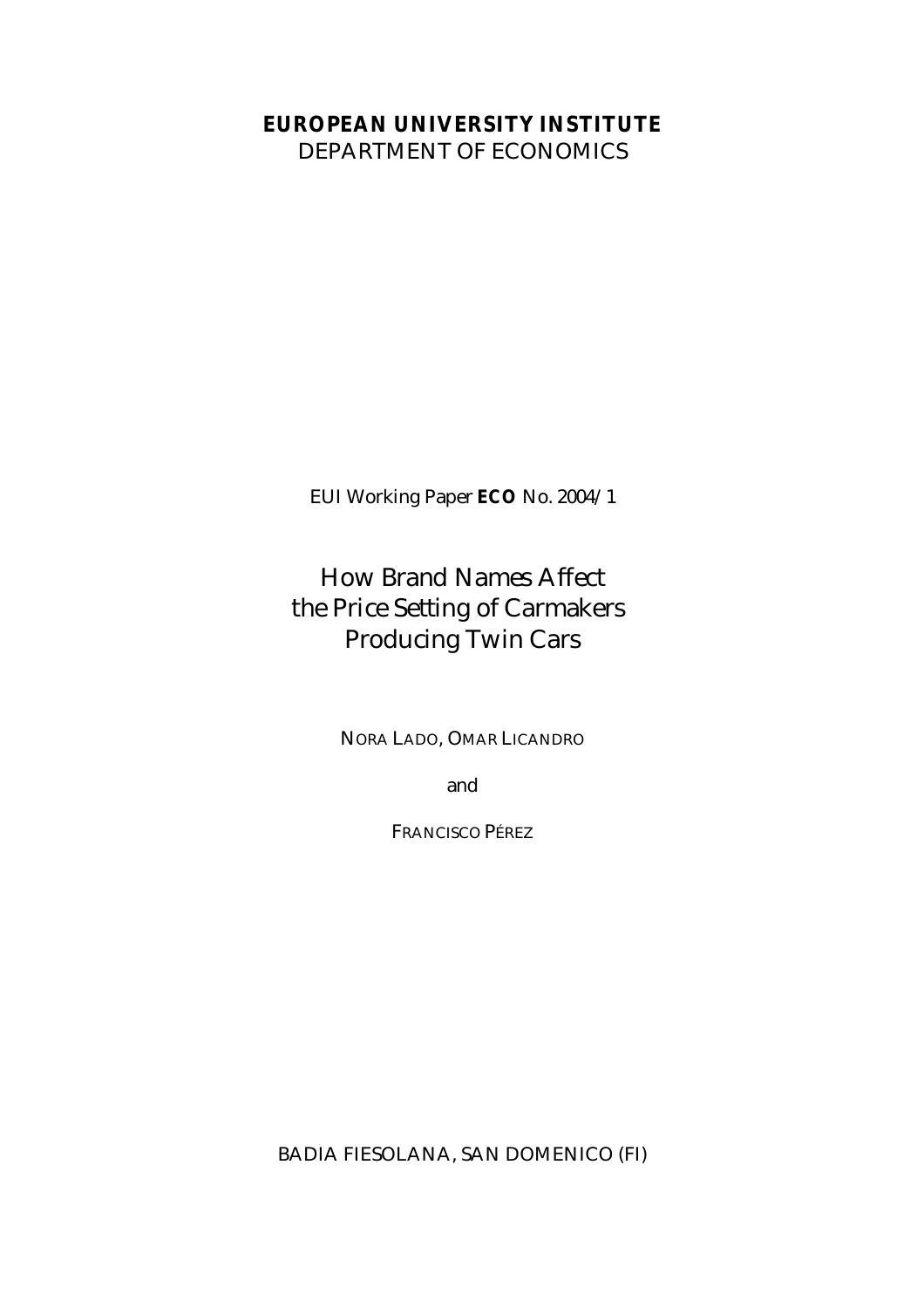All rights reserved. No part of this paper may be reproduced inany form Without permission of the author(s).

©2004 Nora Lado, Omar Licandro and Francisco Pérez Published in Italy in January 2004 European University Institute Badia Fiesolana I-50016 San Domenico (FI) Italy \*Revisions of this work can be found at: http://www.iue.it/Personal/Licandro/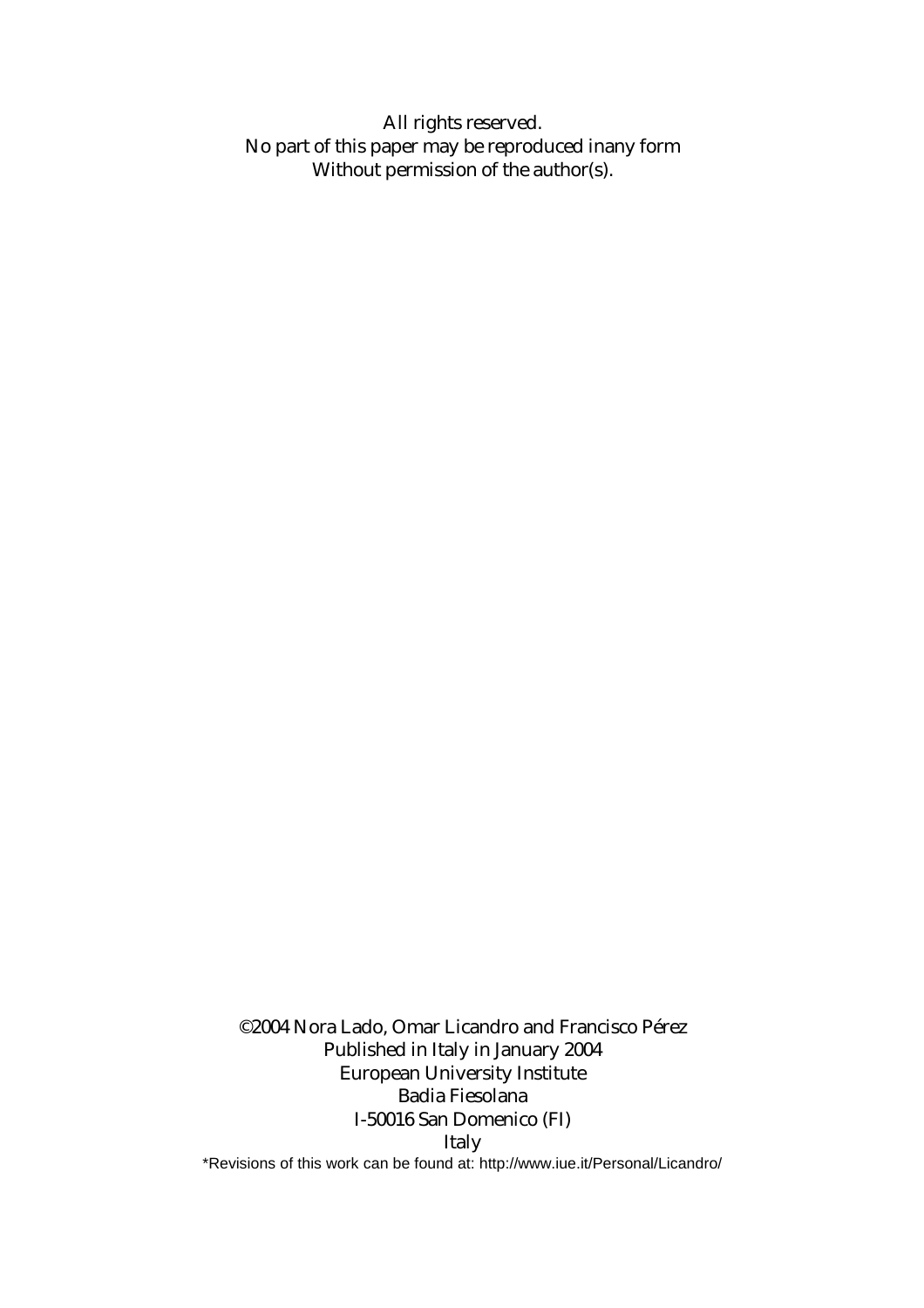# How Brand Names Affect the Price Setting of Carmakers Producing Twin Cars?<sup>∗</sup>

Nora Lado U. Carlos III de Madrid

Omar Licandro European University Institute and FEDEA

Francisco Pérez FEDEA

December 2003

#### Abstract

In the automobile sector, it is a usual practice that independent carmakers engage in the development and production of a common car model, the so-called twin cars. From the point of view of the marketing literature, we claim that carmakers should not charge different brand premia on separate models of a twin car. We use hedonic regressions and panel data estimators to valuate brand premia, by controlling for quality diversity. We find that there are no significant differences between brand premia of separate models of a twin car, even if brand premia may differ across different carmakers.

<sup>∗</sup>We would like to thank Miguel Aguilar from providing us the data. We have profited from very useful comments and suggestions by Andrea Ichino and Olmo Silva. The usual disclaimer applies. Omar Licandro acknowledges the financial support of the Spanish Ministry of Sciences and Technology (Grant SEC2000-0260). Nora Lado: Universidad Carlos III de Madrid, c/Madrid 126, 28903 Getafe, Sapin; tel: 0034 91 624 9640; fax: 0034 91 624 9607; email: nora@eco.uc3m.es. Omar Licandro: European Univeristy Institute, Villa San Paolo, Via della Piazzuola 43, 50133 Florence, Italy; tel: 0039 055 4685 953; fax: 0039 055 4685 902; email: omar.licandro@iue.it. Francisco Pérez: FEDEA, c/Jorge Juan 46, 28001 Madrid, Spain; tel: 0034 91 435 0401; fax: 0034 91 577 9575; email: fperez@fedea.es.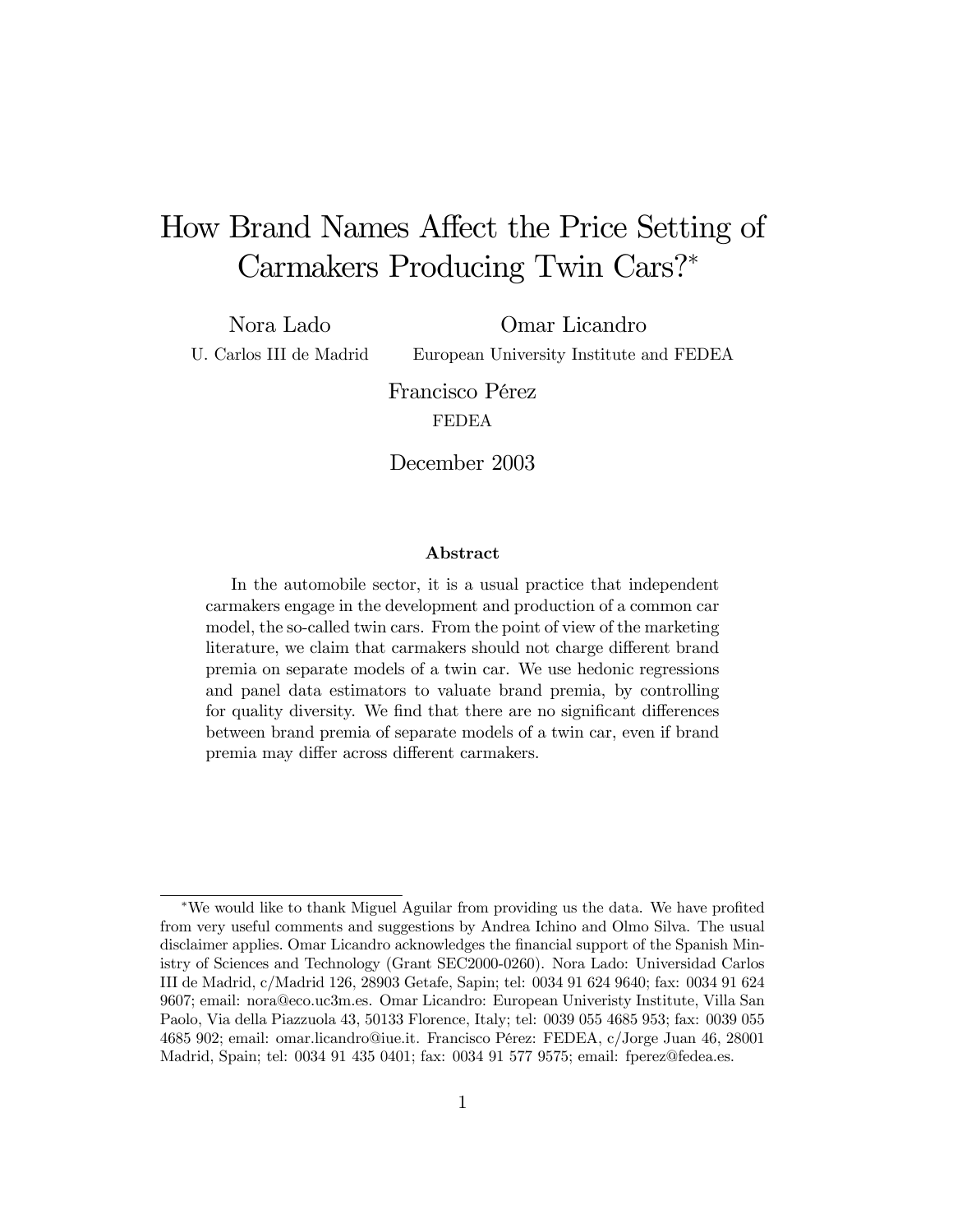#### 1 Introduction

In the automobile sector, it is a usual practice that different carmakers engage in the development and production of a common car model, which they sell as separate models of different brands. These are the so-called twin cars. Sullivan (1998), for example, reports for the US in the period 1985- 1993 ten pairs of twin cars. In Europe, the production of twin cars was developing during the nineties, as a strategy for many car producers to enter the MPV (multi-purposes vehicle) segment. A fundamental question arises from this practice: Do different carmakers selling the same twin car charge different brand premia? Do they profit from differences in brand reputation to differentiate in some other dimension? Very little evidence is available, in particular for the European automobile market.

The main hypothesis we test in this paper is whether carmakers jointly producing a twin car charge different price premia to their list prices. In order to estimate brand premia, we use hedonic regressions, which allow us to control for the value of observed attributes and time dummies. We use monthly data, from January 1997 to June 2000, on list prices and 17 relevant characteristics for cars belonging to the MPV segment of the Spanish automobile market. Information is available on 156 versions of 12 car models, all of them produced abroad and sold in Spain by different brands. Estimations are computed using panel data estimators.

This methodology is consistent with the statement in Swait et al (1993) that the total value of a product can be decomposed into a value due to product attributes and a value due to the brand name. In the same direction, Yoo et al (2000) write: "Brand equity is the incremental utility or value added to a product by its brand name. Research has suggested that brand equity (value) can be estimated by subtracting the partial utility of the physical attributes of the product from the total utility of a brand." Hedonic regressions separate the value of physical attributes from the incremental utility of a brand. Erdem et al. (1999) defines brand value as the "incremental effect of the brand on all aspects of the consumer's evaluation and choice process." In the case of a twin car, the utility of physical attributes may be estimated by a regression of car prices on a set of characteristics. By including brand dummies in these estimations, it may be possible to estimate brand premia.

There are two central findings in this paper. Firstly, brand premia are not significantly different for brands belonging to the same twin car. Secondly, brand premia may be different for brands producing different cars. Sullivan (1998) uses twin automobiles as a natural experiment to examine how price differences among second-hand twin cars are related to different brand names. She finds for the US automobile market that the relative price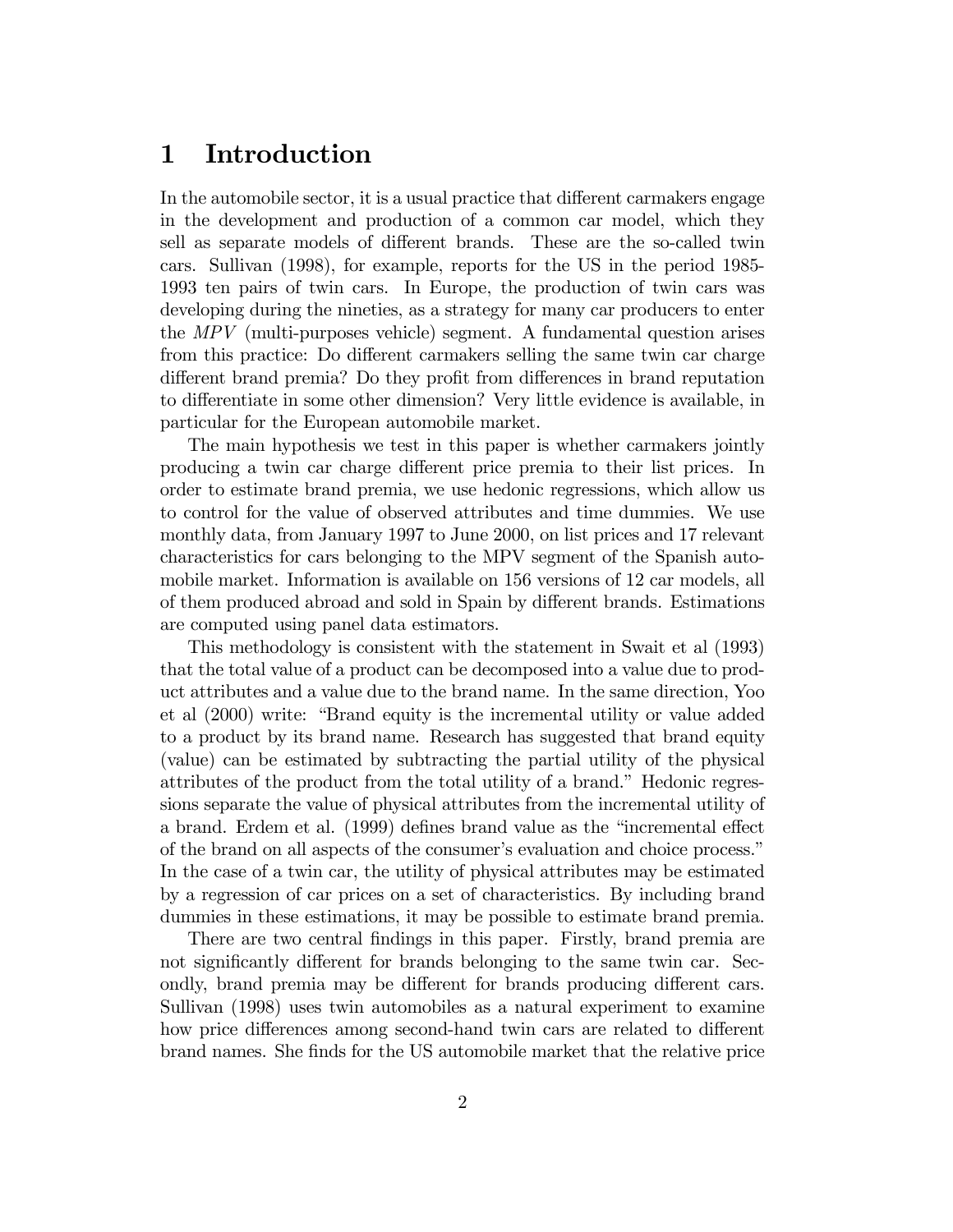of second-hand twin car pairs is significantly different from unity, concluding that consumers do not perceive twin models as being perfect substitutes. Our results contradict her claim that this conclusion should apply to the primary automobile market.

Section 2 provides the conceptual background supporting our main research hypothesis, by reviewing the relevant literature. In section 3, we present the empirical model and discuss the different estimation strategies and tests. Section 4 describes the data. The main results are outlined in section 5 and section 6 concludes.

#### 2 Conceptual Background

In the marketing literature, there are two different but complementary views on brand equity: One is based on the economics of information and the other is rooted on cognitive psychology, see Erdem et al (1999). From the economics of information perspective, a brand helps consumers to improve the perceived quality of a product by reducing risk and the cost of search for information. In this framework, quality is considered as a product characteristic about which potential buyers are imperfectly informed. As stated by Erdem and Swait (1998), under imperfect and asymmetric information, brand reputation is a credible signal to the market on the quality of a product, which allows producers to charge brand premia to their prices. The reputation literature, see Swait et al (1993, p. 24), has focused on experience goods, for which quality cannot be learned by consumers without using them. In this case, brands can build a reputation on the quality of the unobserved attributes of the product.

In the framework of cognitive psychology, brand equity comes from two elements: awareness of brand features and associations driving attribute perceptions. As claimed by Keller (1993), brand value is the result of a strong, favorable and unique association in consumers' mind between brand name and product quality. Recent research provides theoretical support and empirical evidence on the relevance of uniqueness in brand premium valuation (see Elrond and Keane (1995), Krishnan (1996) and Erdem et al. (1999)). Uniqueness is a property of brand that makes products with identical observable attributes different in consumer's mind. Nenemeyer et al (2003) find that brand uniqueness, brand quality and perceived brand value are predictive variables of the willingness to pay a prime premium.

Twin cars share common unobserved attributes, since they have an almost identical design and the same workers with the same equipment and using the same inputs produce them jointly in the same plant. Of course, dif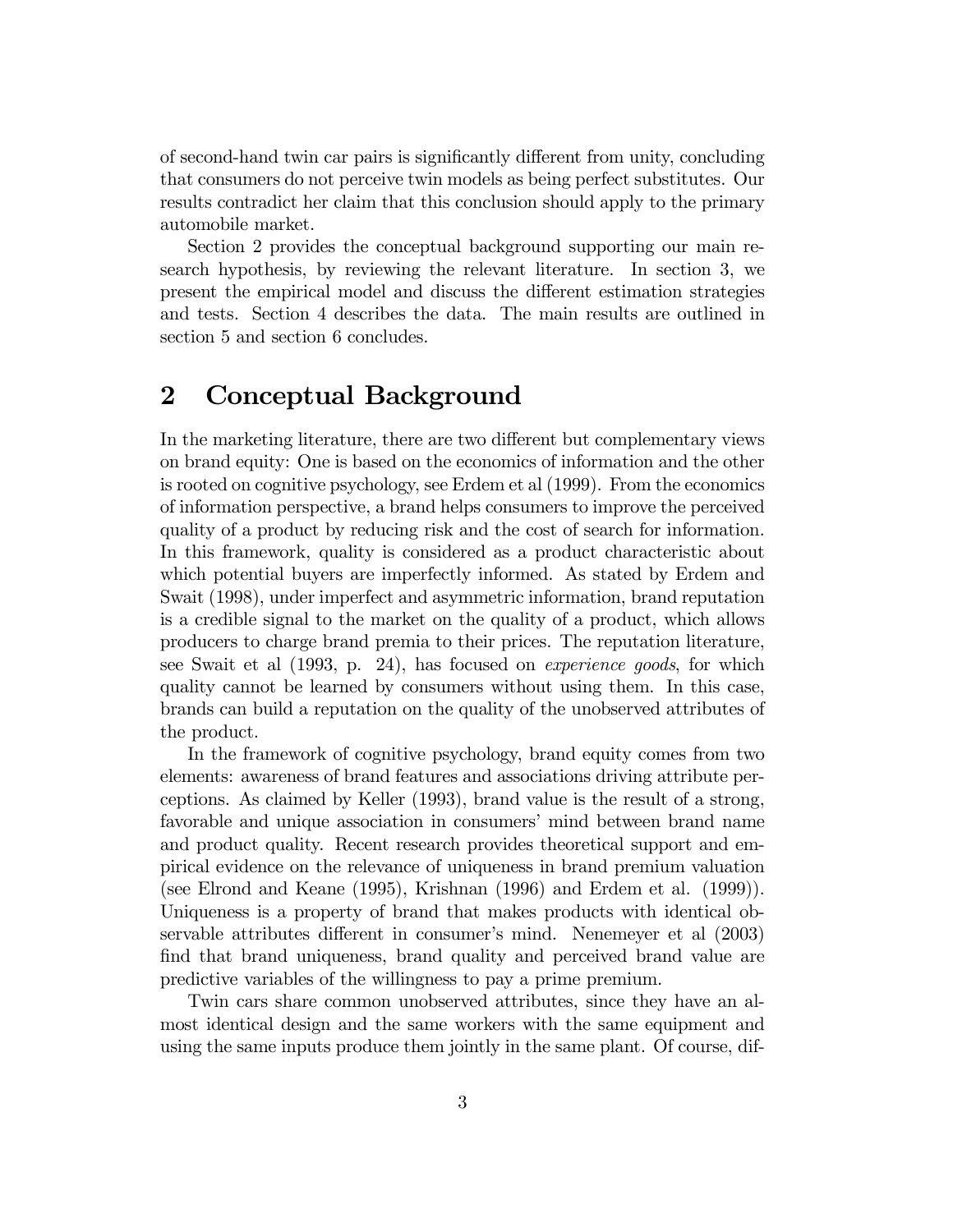ferent versions of different brands of the same twin car may have distinctive observed characteristics, which can be used to differentiate products. Moreover, automobile expenditures represent a large fraction of family budgets. It implies that the perceived risk is significant, and the buyer is highly involved in the purchase decision. As a consequence, car buyers are interested in collecting information before buying, which makes them relatively well informed about observed attributes of cars. In particular, they should know that twin cars are jointly produced, an information largely disseminated by specialized journals. For these reasons, carmakers jointly producing a twin car have little margin to price differentiation among them apart from offering car versions with different observed attributes.

From the point of view of the economics of information, consumers face small informational problems when comparing different brands of the same twin car. In such cases, there are no objective reasons to believe that the unobservable quality is different, making brand reputation loses its differentiation power and leading carmakers to charge very close brand premia. This is essentially due to the nature of twin cars. A car is an experience good. However, when consumers compare car models of the same twin car with each other, cars become in relative terms search goods, since the potential buyer can determine differences in quality by inspection of observable characteristics prior to the purchase act. In this case, brands producing a twin car share a common reputation, since any information acquired by experience in the use of a particular model of the twin car should be attributed to the twin car not to the brand itself.

Cognitive psychology also helps us to understand the value of brands sharing the production of a twin car. Prior to the introduction of a twin car, consumers may associate different brand values to the brands selling it. However, when they observe that all these cars are produced jointly, they should realize that they share common unobserved attributes. It should induce potential buyers to break the unique association they had between brand name and brand attributes. In the case of twin cars, uniqueness is not a property of the brand but a property of the twin car itself, implying that consumers should have a single willingness to pay a prime premium for models of different brands sharing the production of a twin car.

According to Erdem et al (1999), attribute perceptions and the formation of brand value is a dynamic process guided by consumer's learning. In this process, a brand plays the role of an organizer of product information, in which news is assessed in terms of existing beliefs, biasing the exposure, encoding and integration of this new information. Under the hypothesis testing theory, consumers do not favor generating new hypotheses, unless there is unambiguous evidence that the existing hypothesis is false. In this frame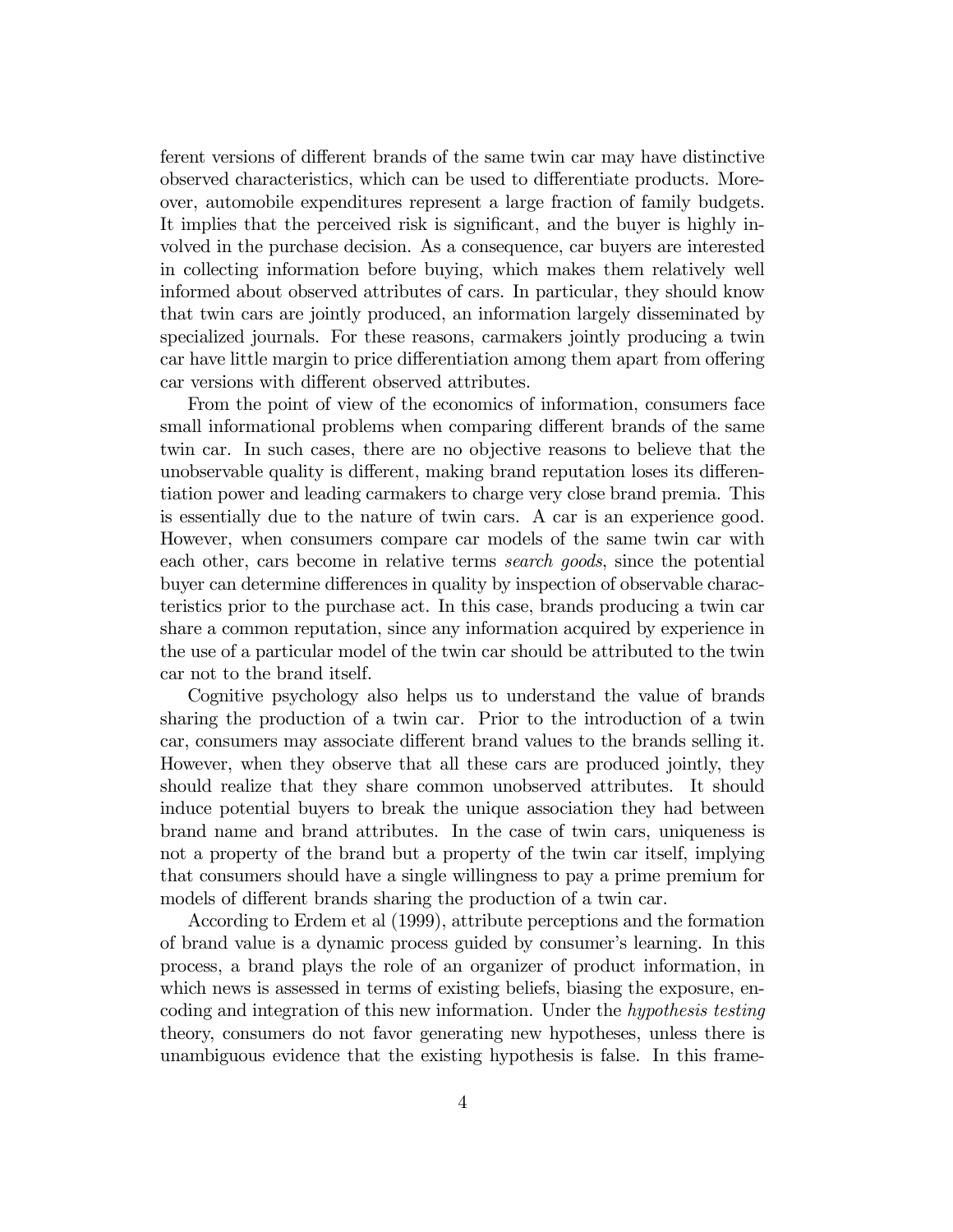work, when some brands decide to develop and produce a new twin car, even if consumers perceive the value of these brands as being a priori different, the development of the twin car is unambiguous evidence that the existing hypothesis is false. Consequently, consumers should revise it and hypothesize that there is no significative difference among models of the same twin car even if they are offered by different brands.

Finally, there is a gap in the literature on how firms estimate their own brand equity and the consequences for their marketing-mix decisions, in particular, price decisions. Ailawadi et al (2003) say that efforts to measure brand equity have focused on their sources, located in customers mind, and outcomes, including product-market and financial-market outcomes. They claim that product-market measures, including price setting rules, are the result of various mechanisms by which the brand name adds value, and they "offer an attractive middle ground between customer mind-set measures and financial market measures in terms of objectivity and relevance to marketing" (Ailawadi et al, 2003, p.3). In this paper, we adopt a similar approach by measuring brand premia as a result of firms' price strategies.

### 3 Method and Empirical Model

Hedonic regressions has become a common practice for the measurement of product quality, in particular, for the estimation of quality bias in price indexes for the automobile sector.<sup>1</sup> The main assumption is that the price of a product can be decomposed in the value of a set of observed characteristics and a residual, which measures changes in prices corrected by quality improvements. Panel data estimations control for unobserved characteristics common to the basic unit of observation (car versions in our data). Brand dummies are usually added to capture the value of unobserved characteristics that are common to a brand. In this paper, we also include twin car dummies, and we test if brand dummies associated to the same twin car are significantly different. In order to do so, we also consider MPV models that do not belong to any twin car, which helps to estimate the value of observed attributes.

A brand is supposed to sell in the automobile market a variety of versions of a single model. Version  $i$  in period  $t$  is defined by a set of observable characteristics, described by a vector of attributes  $X_{it}$ . The logarithm of the list price of version i, denoted by  $p_{it}$ , is modeled as

$$
p_{it} = \alpha + d_t + d_b + \beta' X_{it} + c_i + \varepsilon_{it},\tag{1}
$$

<sup>&</sup>lt;sup>1</sup>The seminal contribution is Court (1939). See also Griliches (1971) and Gordon (1990).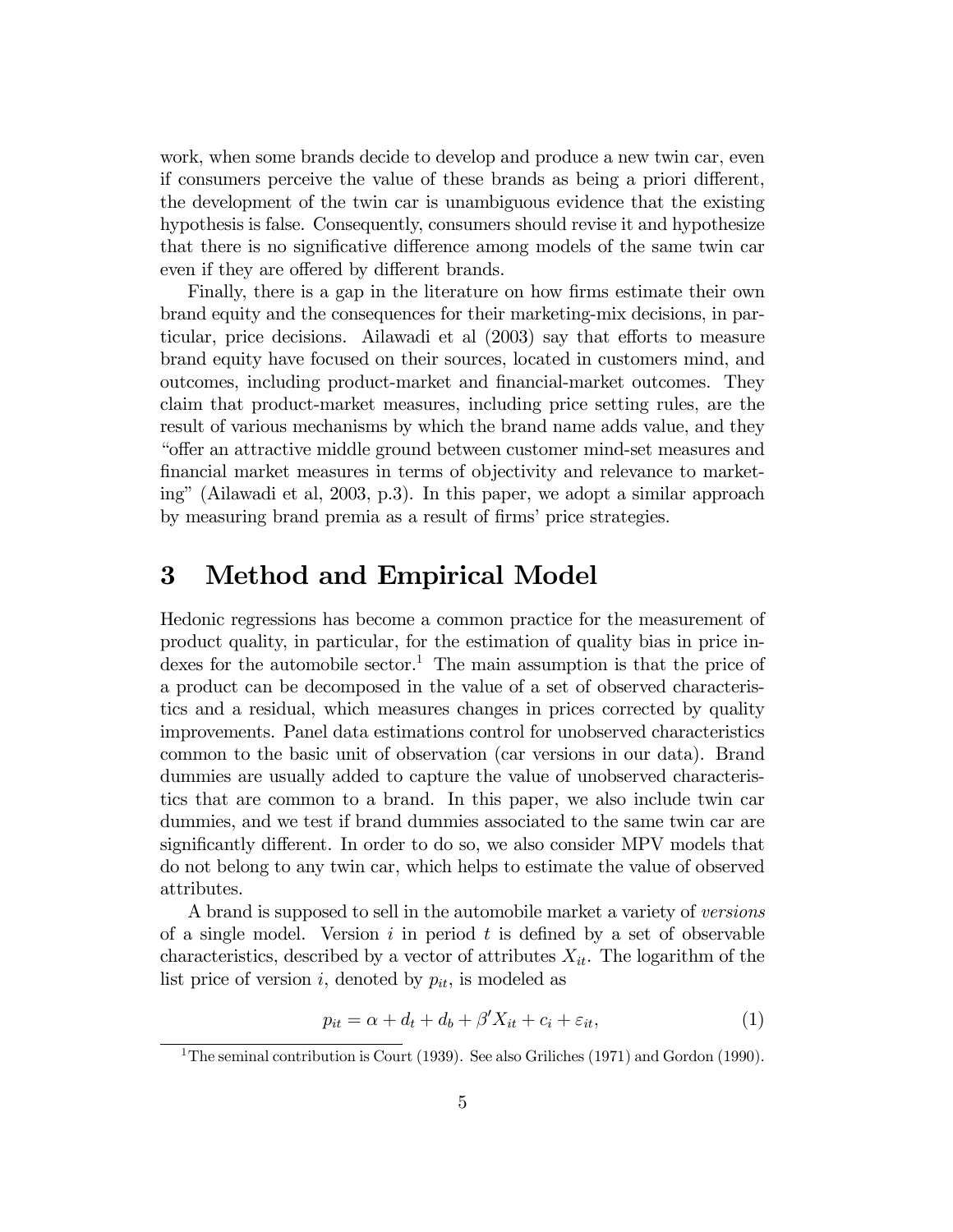where  $d_t$  is a time dummy controlling for changes in nominal prices,  $d_b$  is a brand dummy capturing the brand value, the vector  $\beta$  represents the value of observed attributes  $X$ ,  $c_i$  is a real number measuring the value of the unobserved characteristics of version i and  $\varepsilon_{it}$  is a random shock.

Model (1) can be estimated by several techniques, pooled ordinary least squared (OLS), Fixed Effects (FE), and Random Effects (RE). See Wooldridge (2002). Since our interest is on testing for differences in the brand dummies for firms producing the same twin car, consistency and efficiency become fundamental in selecting the method of estimation.

The key question that determines the appropriateness of each method is the assumption made about the relation between the individual effect  $c_i$ and the vector of explanatory variables  $Z_{it} = \{X_{it}, d_t, d_b\}$ . Under the assumption of no correlation between the  $c_i$ 's and the observed attributes, i.e.,  $E(c_i | Z) = 0$ , we may treat the c<sub>i</sub>'s as realizations of a (latent) random variable that can be included into the error term. Consistent estimates of the true parameters can be obtained by performing either a pooled OLS regression or a RE estimation of

$$
p_{it} = \alpha + d_t + d_b + \beta' X_{it} + \vartheta_{it}, \quad \text{where} \quad \vartheta_{it} = c_i + \varepsilon_{it}. \tag{2}
$$

However, the composite error term in (2) includes two types of uncertainty, general ignorance,  $\varepsilon_{it}$ , and individual-specific heterogeneity,  $c_i$ . As long as the latter is ignored by the pooled OLS method, this would cause the standard errors to be downward biased, making it inadequate when testing for differences in brand dummies. Then, if the no correlation assumption holds and there is individual-specific heterogeneity, only performing an RE estimation, that explicitly considers the two types of uncertainty, will produce both consistent and efficient results. Furthermore, it must be pointed out that if the non correlation assumption is valid, estimating (1) by FE will produce consistent, though inefficient, estimates.

On the contrary, if we allow for arbitrary correlation between the individual effects and the observed attributes (i.e.  $E(c_i | Z) \neq 0$ ), we should move towards a FE strategy, as long as both the pooled OLS and the RE methods will become inconsistent. If this is the case treating the  $c_i$ 's as additional parameters and estimating (1) by the FE procedure will yield consistent and efficient estimates.2 Since the RE estimator is superior when the no correlation assumption holds, a previous step in choosing the more

<sup>&</sup>lt;sup>2</sup>The usual methods in implementing a FE strategy are the Least Squares Dummy Variables (LSDV) approach, in which we would estimate model (1) by OLS but including one specific dummy for each version in the sample, or the (panel) within estimator, in which we transform the original model, by eliminating all the time-invariant factors. The second method does not allow for the estimation of brand dummies.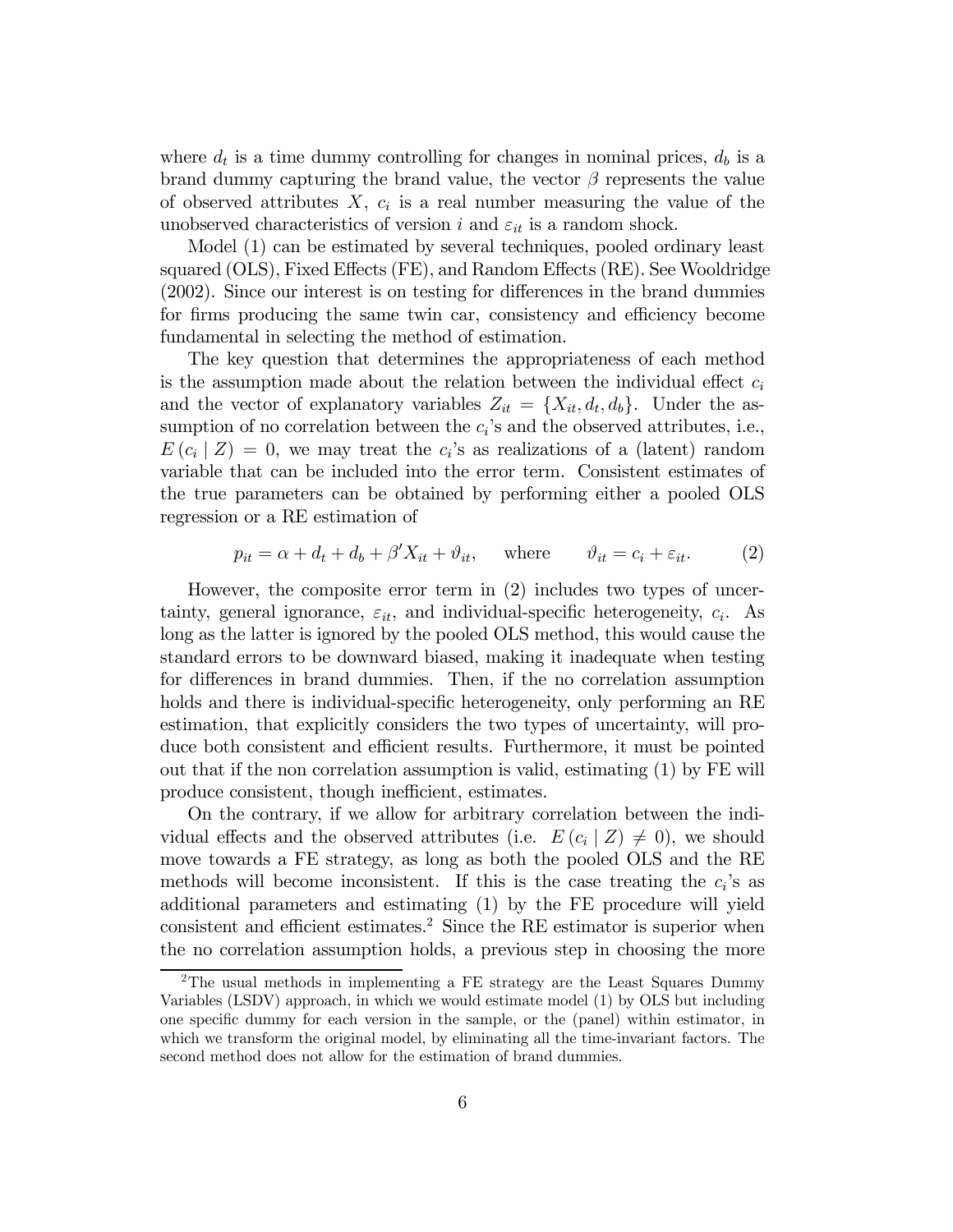efficient procedure should involve a test for the validity of such assumption. Hausman (1978)'s specification test provides the adequate framework; the null hypothesis to be tested is:

$$
H_0: E(c_i | Z) = 0.
$$

If  $H_0$  is not rejected, the RE estimation would be adequate in achieving both consistency and efficiency. However, if the no correlation hypothesis is rejected the FE method should be preferred.

Once the validity of the no correlation assumption is tested, an additional test that supports the use of the RE estimator against that of pooled OLS is the Breusch and Pagan (1980) Lagrange multiplier test. In this case, the null hypothesis to be tested is:

$$
H_0: \sigma_c^2 = 0.
$$

If this hypothesis were rejected, the appropriate covariance structure of the error term, as explained above, should take into account individual-specific heterogeneity, ruling out the pooled OLS estimation.

#### 4 Data

The original database was provided by the Spanish Instituto de Estudios de Automoción (IEA). The IEA collects data for 48 brands, 300 models and more than 5,000 versions, representing almost the whole population of automobiles sold in the Spanish market. Since the focus of our analysis is on the MPV segment, we restrict the original data set to this particular segment of the automobile market. Therefore, our sample contains monthly data, from January 1997 to June 2000, on 156 versions of 12 models, being 2,762 the total number of observations included. Among these models, there are two twin cars. The first includes Citroen Evasion, Fiat Ulysses, Lancia Zeta, and Peugeot 806, and the second Ford Galaxy, Seat Alhambra and Volkswagen Sharan.<sup>3</sup>

The database contains, at the version level, information on list prices and 17 characteristics, which can be sorted into two different types: engine power  $(h.p.),$  top speed  $(km/h),$  acceleration (sec. in 0-100 km/h), volume  $(m^3),$ fuel consumption (liters/100 km), cylinder capacity (c.c.) are continuous variables, while air-conditioning, automatic climate, front power windows, rear power windows, driver airbag, passenger airbag, ABS brakes, remote

<sup>3</sup>Other models included in the database are the following: Mazda MPV, Mitsubishi Space-wagon, Nissan Serena, Opel Sintra and Renault Espace.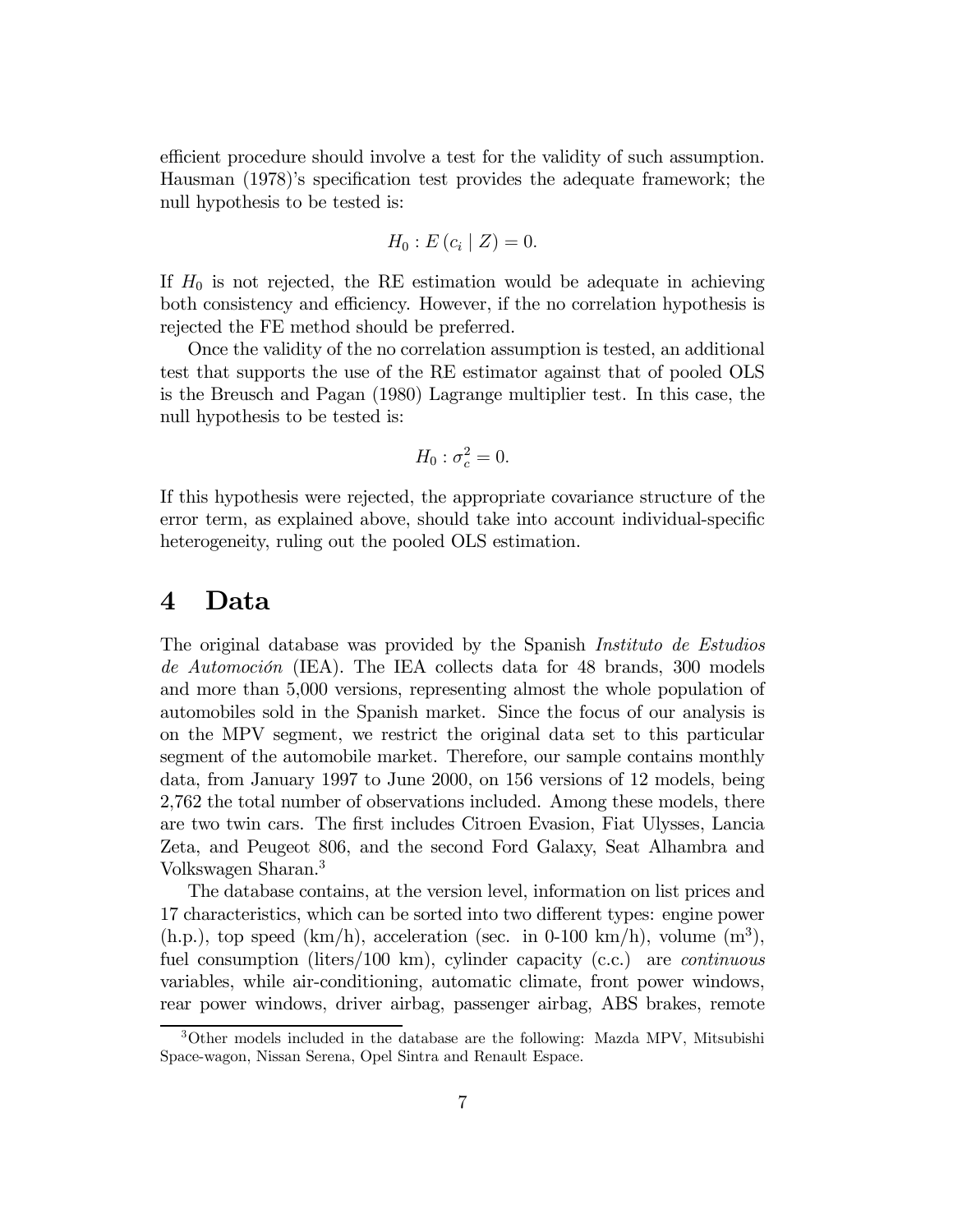lock, on-board computer, alloy wheels and turbo are *discrete* variables taking values one — whenever this attribute is included in the standard equipment — or zero.

We claim that the group of variables included in our final sample provides information on the main technical features and standard equipment of MPV cars and, hence, it may be considered as an adequate measure of observed quality. Some statistics on these attributes are in Table 1. Moreover, as the descriptive statistics for the diesel and gasoline automobiles are quite different, we include a dummy for diesel engines that aim to capture such a difference. Finally, given that our sample period coincides in time with the diffusion of the *Direct Injection* technology — the so-called  $TDIs$  — among the turbo-diesel models, we also introduce a dummy that accounts for this fact.

| <b>Variables</b>  | <b>No. Observations</b> | Mean    | <b>Std. Deviation</b> | Min.     | Max.  |
|-------------------|-------------------------|---------|-----------------------|----------|-------|
| Power             | 2762                    | 120.5   | 28.1                  | 75       | 201   |
| Top Speed         | 2715                    | 174.37  | 16.32                 | 135      | 206   |
| Acceleration      | 2692                    | 14.75   | 4                     | 10.1     | 27.8  |
| Volume            | 2762                    | 14.42   | 0.69                  | 12.3     | 15.68 |
| F. Consumption    | 2746                    | 8.82    | 1.45                  | 6.2      | 13.5  |
| C. Capacity       | 2762                    | 2094.48 | 290.24                | 1596     | 2963  |
| Air-Condit.       | 2762                    | 0.84    | 0.36                  | $\Omega$ |       |
| A. Climate        | 2762                    | 0.37    | 0.48                  | $\Omega$ |       |
| Front P. Wind.    | 2762                    | 0.95    | 0.22                  | $\Omega$ |       |
| Rear P. Wind.     | 2762                    | 0.43    | 0.5                   | $\Omega$ |       |
| Driver Airbag     | 2762                    | 0.88    | 0.33                  | $\theta$ |       |
| Passenger Airbag  | 2762                    | 0.5     | 0.5                   | $\Omega$ |       |
| <b>ABS</b> Brakes | 2762                    | 0.41    | 0.49                  | $\theta$ |       |
| Remote Lock       | 2762                    | 0.75    | 0.43                  | $\theta$ |       |
| On-board Comput.  | 2762                    | 0.29    | 0.45                  | $\theta$ |       |
| Alloy wheels      | 2762                    | 0.3     | 0.46                  | $\theta$ |       |
| Turbo             | 2762                    | 0.56    | 0.5                   | $\theta$ |       |

Table 1: Descriptive statistics for the whole sample

#### Some preliminary observations

Let us, as a first approximation, define a *simple quality indicator* as the simple mean of the 17 attributes. Continuous variables are in logarithm, and the logarithm of those affecting quality negatively, as acceleration, are multiplied by minus one. At this stage, we would like to stress some pattern of the data. Firstly, the evolution of the simple quality indicator is shown in Figure 1. It can be observed that average quality was relatively stable until the middle of 1998 and increasing after. This results from the fact that almost all attributes are improving over the sample period, an expected property of a good measure of quality.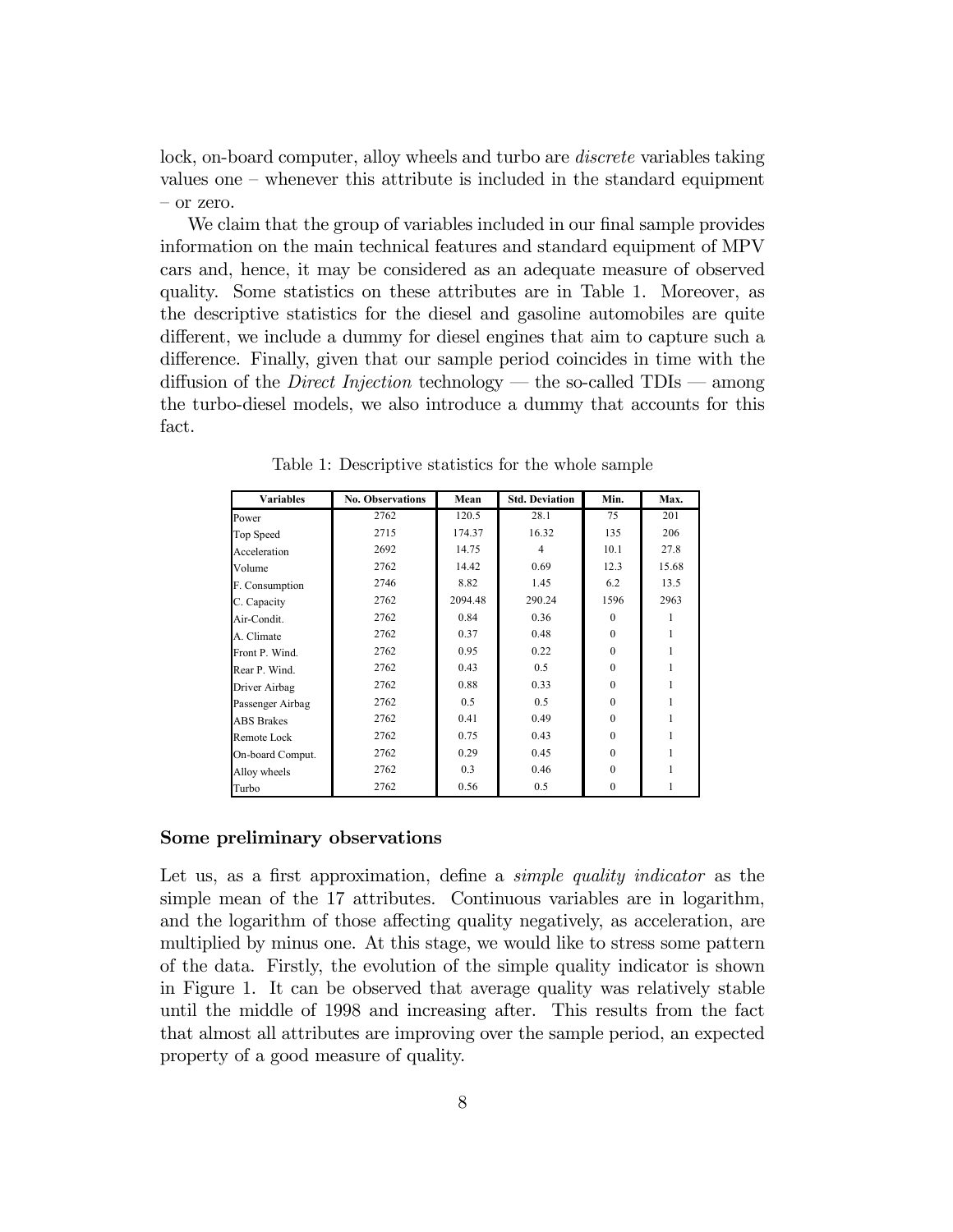Secondly, Figure 2 plots all observations for December 1997. As it can be seen, there is a linear positive relation between the quality indicator and the logarithm of prices. The dashed line is the cross-section estimation. A similar picture is observed for the full sample, but it is slightly distorted by inflation. This is a simple evidence in favor of using hedonic regressions to control for observed quality.

Finally, if we compare prices and quality for brands belonging to the same twin car, as in Figures 3 and 4 for the full sample period, we observe an interesting pattern: most brands offer versions on the full range of quality and they set similar list prices for cars with similar quality. A most careful look shows that Fiat and Lancia, different brands belonging to the same industrial group, offer the complete range of quality jointly, but Fiat is specialized in low quality segments and Lancia in high quality segments. However, Citroen and Peugeot, as well as Seat and Volkswagen, do not follow the same strategy, even if VW is not offering cars on the low quality segments. There is then no clear evidence that brands in the same twin group are using quality segments to differentiate, apart from Lancia and Fiat. For this reason, we concentrate on price premia.

#### 5 Results

In Table 2, we present the estimation results of model (1) by the three different methods discussed in section 2; in the first two columns we report the point estimates and standard errors obtained by applying the pooled OLS method, the third and fourth columns present the results for the FE estimation and the last two columns show the outcomes when the RE estimator is used. The estimated coefficients associated to attributes and time dummies are omitted. It is well-known in the hedonic regressions literature, that attributes are highly collinear. It implies that the point estimate of the coefficient associated to each attribute is not a good measure of the attribute value. However, it is generally accepted that the joint estimation provides a good measure of the value of observed quality.

As commented earlier, a previous step in deciding on the most adequate method should be conducting the Hausman test and the Breusch and Pagan Lagrange multiplier test (B-P LM). Results are presented in the final rows of table 2. Firstly, the null hypothesis of no correlation between individual effects and observed attributes is not rejected at the usual levels, supporting our model specification –the unobserved characteristics can be treated as being part of the residual. Finally, the B-P LM test of  $\sigma_c^2 = 0$  clearly suggests the presence of individual heterogeneity into the error term, making the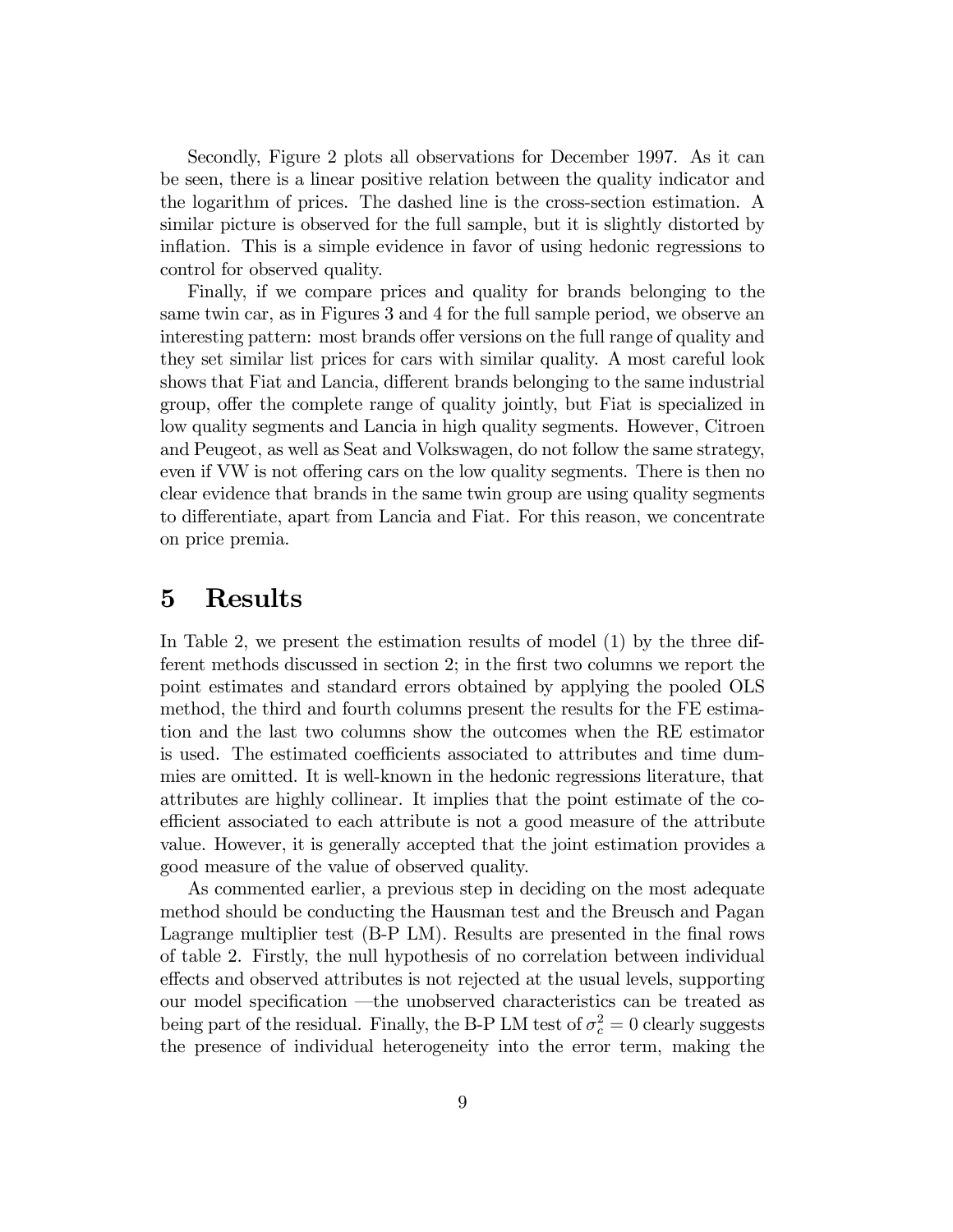

Figure 1: Evolution of the simple quality indicator



Figure 2: The relation between quality and prices (December 1997)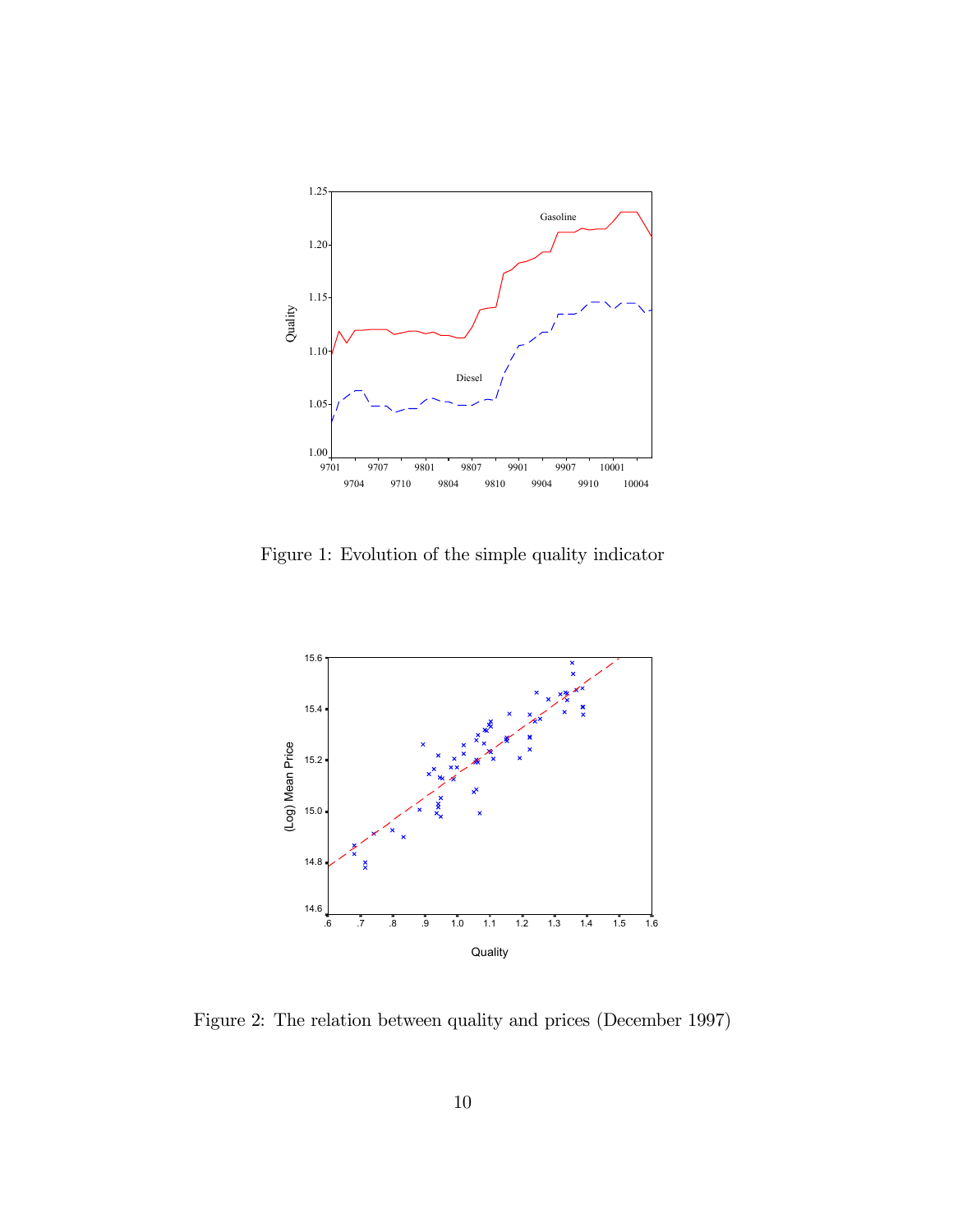

Figure 3: Quality and prices for different brands: Twin group 1



Figure 4: Quality and prices for different brands: Twin group 2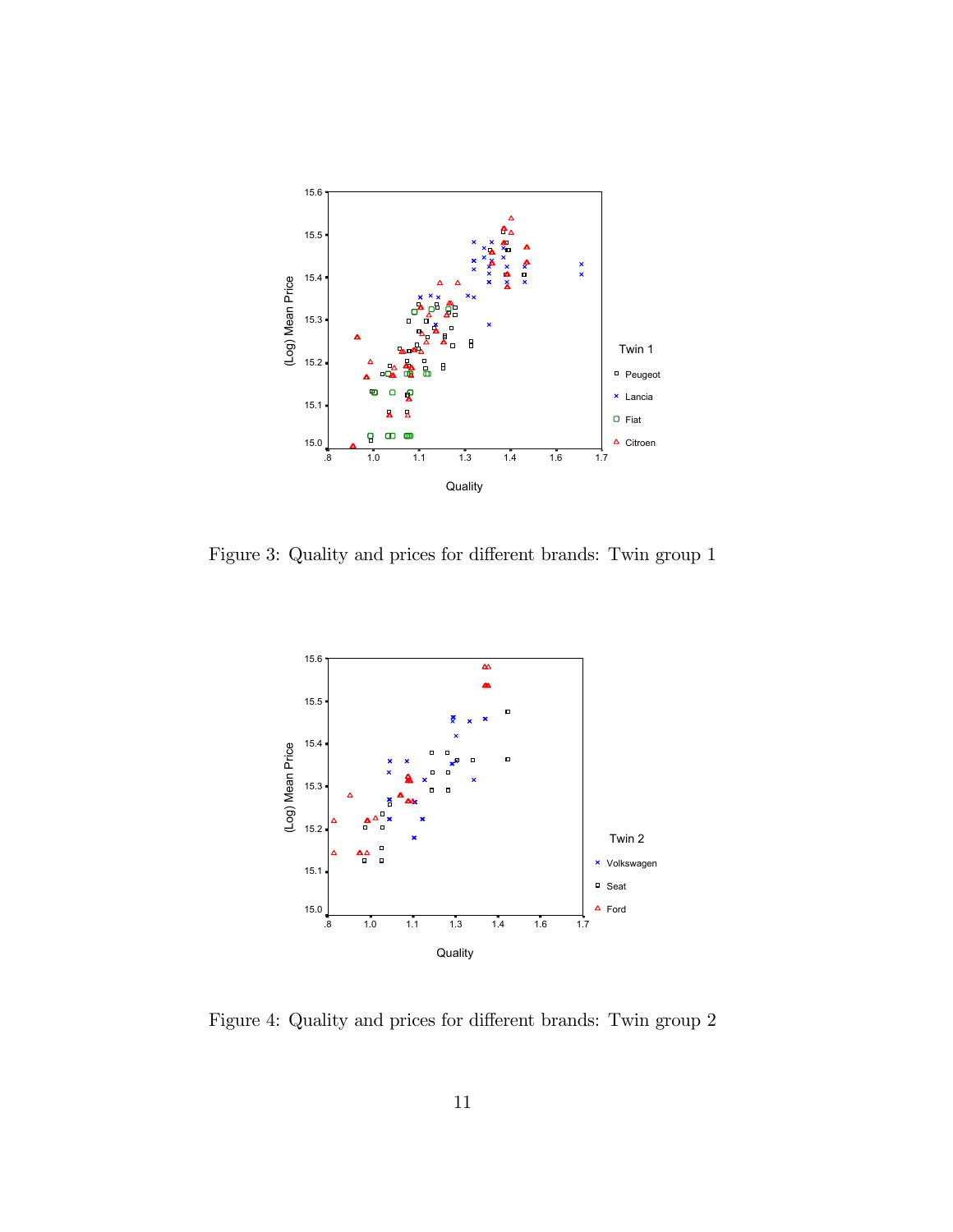standard errors from the pool estimation inconsistent. As a conclusion, the two tests presented provide clear evidence in favor of the RE method. Then, in analyzing the estimates, we will restrict our attention to the last two columns of Table 2.

The main results of our empirical analysis are related to checking for the existence of differences in brand premia. A first observation is that there are no significant differences across brands producing the same twin car. A second observation is that brand values may be significantly different between pairs of brands producing different models.

The estimated coefficient of a brand dummy measures the effect on prices of unobserved (by the econometrician) attributes that are common to the different versions of a brand, controlling for unobserved attributes common to each version. For obvious reasons, one of the brand dummies must be omitted. We have decided to exclude the brand with the smallest average price in the sample period, which is Nissan. In order to measure the contribution of each brand to a twin car, we have also introduced twin dummies, and we were obliged to exclude one of the brand dummies corresponding to each twin car. We have dropped Citroen and Ford.

Of course, there is a difference between the attributes observed by car buyers and sellers, and the attributes observed by the econometrician, since some attributes are omitted in the sample. It could be the case that a characteristic observed by economic agents, as design for example, is common to all versions of a brand but not observed by the econometrician. In the estimation, the value of this characteristic is implicit in the brand dummy coefficient. What is less clear is whether this is part of the brand premia or it corresponds to the value of an omitted (by the econometrician) attribute. For this reason, it is difficult to compare the estimated coefficients of different brands. However, cars belonging to the same twin share most of the omitted characteristics. Then, differences in the estimated coefficients of brand dummies may be interpreted as differences in brand premia.

In Table 2, we observe that brand dummies corresponding to twin cars are not significantly different from zero. This is a clear evidence that carmakers producing the same twin do not set different brand premia. Notice that point estimates for these brands are close to zero. The largest difference in price premia for brands in the same twin is 3.2% between Lancia and Peugeot. In the case of Twin 2, the largest difference is 0.4%. Of course, none of these difference is significantly different from zero. It can be easily checked that the point estimates for Lancia and Peugeot are contained in the confidence intervals of each other.

However, when we compare the value of brands that do not belong to the same twin car, they are in many cases significantly different. This is an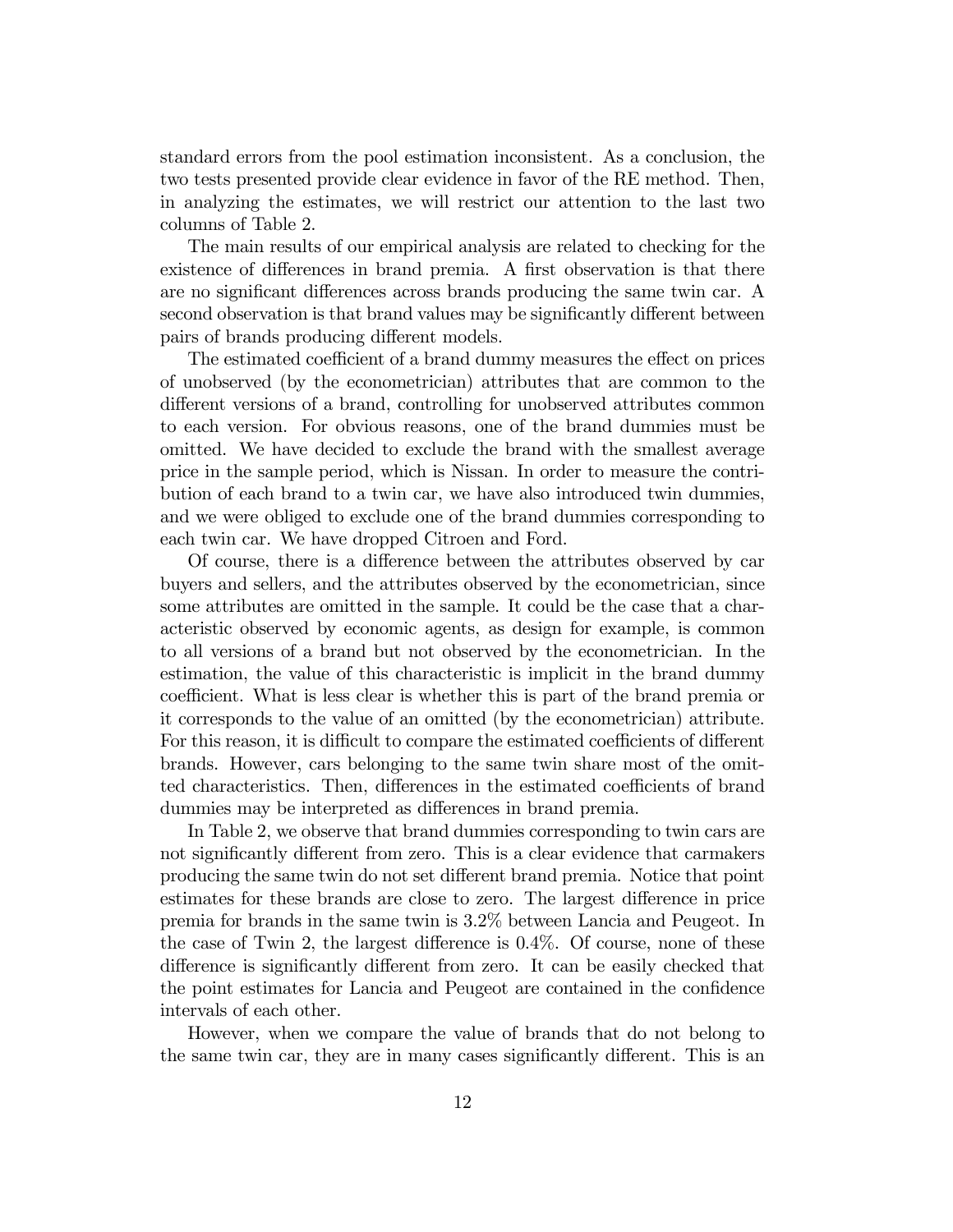indication that brand premia are not necessarily equal for brands producing different car models.

|                                                                            | Pooled OLS |           | <b>Fixed Effects</b> |           | Random Effects |           |  |  |  |
|----------------------------------------------------------------------------|------------|-----------|----------------------|-----------|----------------|-----------|--|--|--|
| Variables                                                                  | Coef.      | Std. Err. | Coef.                | Std. Err. | Coef.          | Std. Err. |  |  |  |
| Twin 1                                                                     | $0.083**$  | 0.012     | 0.128                | 0.217     | $0.094**$      | 0.032     |  |  |  |
| Fiat                                                                       | $-0.003$   | 0.007     | $-0.498$             | 0.551     | $-0.008$       | 0.025     |  |  |  |
| Lancia                                                                     | $0.023**$  | 0.008     | 0.050                | 0.146     | 0.020          | 0.020     |  |  |  |
| Peugeot                                                                    | $-0.011*$  | 0.006     | $-0.359$             | 0.522     | $-0.012$       | 0.015     |  |  |  |
| Twin 2                                                                     | $0.094**$  | 0.016     | 0.657                | 0.478     | $0.121**$      | 0.038     |  |  |  |
| Seat                                                                       | 0.005      | 0.010     | $-0.516$             | 0.385     | 0.004          | 0.025     |  |  |  |
| Volkswagen                                                                 | $-0.007$   | 0.012     | $-0.047$             | 0.032     | 0.001          | 0.025     |  |  |  |
| Mazda                                                                      | $-0.130**$ | 0.020     |                      |           | $-0.111**$     | 0.051     |  |  |  |
| Mitsubishi                                                                 | $-0.079**$ | 0.015     | 0.427                | 0.328     | $-0.066*$      | 0.040     |  |  |  |
| Opel                                                                       | $0.036**$  | 0.018     | 0.042                | 0.429     | 0.058          | 0.053     |  |  |  |
| Renault                                                                    | $0.152**$  | 0.016     | 0.891                | 0.599     | $0.171**$      | 0.038     |  |  |  |
| No. Observations                                                           | 2691       |           | 2691                 |           | 2691           |           |  |  |  |
| $F^{\text{b}}$                                                             | 251.29     |           | 139.4                |           | 2212.63        |           |  |  |  |
| Adjusted- $R^2$                                                            | 0.87       |           | 0.91                 |           | 0.87           |           |  |  |  |
| Hausman Test:                                                              |            |           |                      |           |                |           |  |  |  |
| Chi2(69)                                                                   |            |           |                      |           | 61.98          |           |  |  |  |
| Prob > Chi2(69)                                                            |            |           |                      |           | 0.30           |           |  |  |  |
| <b>B-P LM Test:</b>                                                        |            |           |                      |           |                |           |  |  |  |
| Chi2(51)                                                                   |            |           |                      |           | 2499.08        |           |  |  |  |
| Prob > Chi2(51)                                                            |            |           |                      |           | 0.00           |           |  |  |  |
| <sup>a</sup> Only brand dummies are shown                                  |            |           |                      |           |                |           |  |  |  |
| $b$ In the RE regression <i>Chi2</i> instead of the $F$ -satistic is shown |            |           |                      |           |                |           |  |  |  |
| (*) significant at the $10\%$ , (**) $5\%$ levels                          |            |           |                      |           |                |           |  |  |  |

Table 2: Regression results<sup>a</sup>. Dependent variable:  $Log(Price)$ 

We have performed RE estimations using regressors in levels and we get very similar results, including for the Hausman and B-P LM test. Finally, we have also found similar results when estimating by RE for every twin separately.

### 6 Conclusions

In this paper, we test the hypothesis that carmakers producing a common twin car do not set different price premia. Our data base contains information on list prices and a set of 17 car attributes for 156 versions of 12 brands of MPV cars sold in the Spanish automobile market from January 1997 to June 2000. After controlling for car attributes, diesel engine, time dummies and random effects at the version level, we find that brand premia are not significantly different for brands belonging to the same twin car, but they may differ for brands producing different cars.

Many questions remain open. Firstly, this result is in contradiction with Sullivan (1998) findings for the US second-hand automobile market. She finds that relative prices of twin car pairs are significantly different, concluding that consumers do not perceive twin models as being perfect substitutes. Our results suggest that this conclusion does not apply to the primary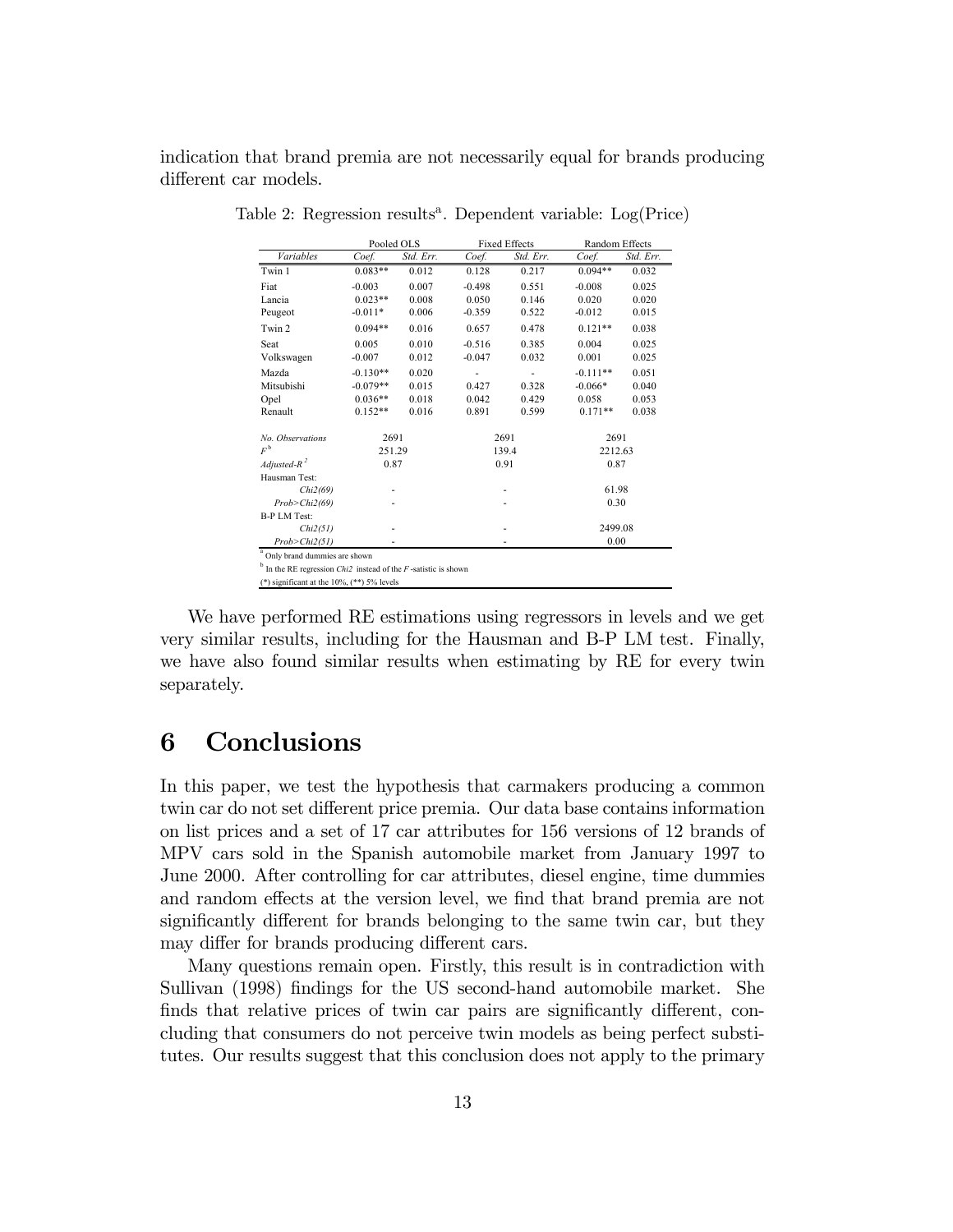Spanish automobile market. Additional research is needed to fill this gap. This discrepancy could come from some fundamental differences between the Spanish and the American market, in particular concerning the marketing strategies of carmakers, the behavior of consumers in the primary and the secondary market, the structure of the secondary market.

Secondly, a direct implication of our observations is that carmakers jointly producing a twin car have little margin to price differentiation among them, apart from offering car versions with different observed attributes. But, why would different carmakers, with different perceived brand values, engage in the production of a twin car, which should share a common model value? From our dataset, unfortunately, we cannot separate parent brand premia, referred to brand name, from model brand premia, referred to model name, since every brand offers a unique model on the MPV segment of the automobile market. Future research should explore the difference and interaction between parent brand and model brand values. Our results suggest that brand efforts to build brand awareness, perceived quality and associations (Yoo et al, 2000) are not necessarily reflected in brand premia when carmakers associate with other brands to produce a twin car. This should have strong implications for strategic marketing and marketing management.

Finally, other aspects of the marketing strategies of carmakers engaged in the joint production of twin cars require further attention. In particular, it would be interesting to test the hypothesis that highly valued brands offer versions on the high range of quality, while lowly valued brands do it on the low range of quality.

### References

- [1] Aaker, David A. (1991) Managing Brand Equity, New York, The Free Press.
- [2] Ailawadi, Kusum L., Donald R. Lehmann and Scott A. Neslin (2003) "Revenue Premium as an Outcome Measure of Brand Equity," Journal of Marketing, 67(4), 1-17.
- [3] Barwise, Patrick (1993) "Introduction to the special issue on brand equity," International Journal of Research in Marketing10(1), 3-8.
- [4] Breusch, T. and A. Pagan (1980) "The Lagrange multiplier test and its applications to model specification in econometrics," Review of Economic Studies 47, 239-253.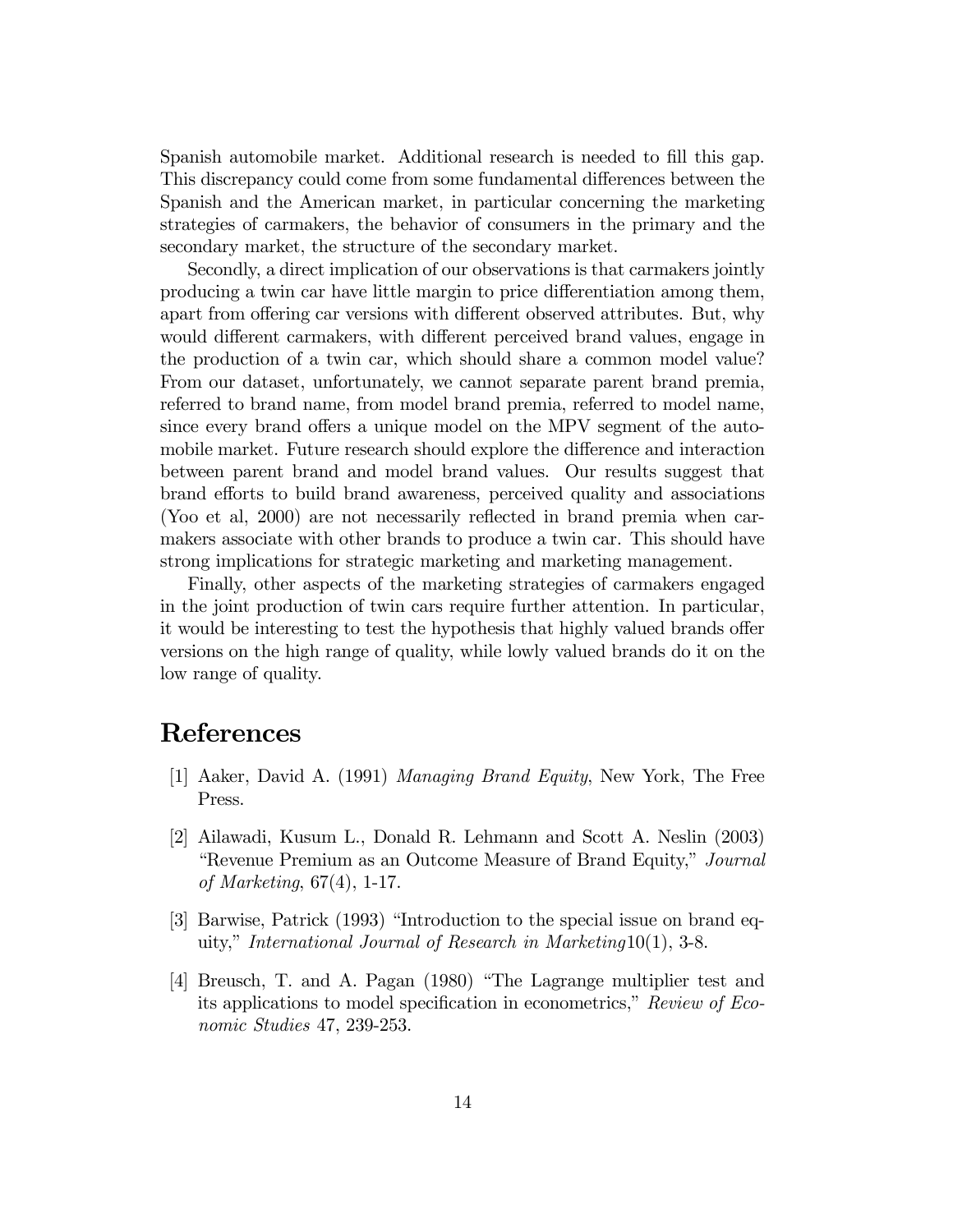- [5] Court, Andrew (1939) "Hedonic price indexes with automobile examples," New York, General Motor Corporation.
- [6] Erdem, Tülin, Joffre Swait, Susan Broniarczyk, Dipankar Chakravarti, Jean-Noël Kapferer, Michael Keane, John Roberts, Jan-Benedict E. M. Steenkamp and Florian Zettelmeyer (1999) "Brand Equity, Consumer Learning and Choice," Marketing Letters 10(3), 301-318.
- [7] Gordon, Robert (1990) The Measurement of Durable Goods Prices, The University of Chicago Press.
- [8] Griliches, Zvi (1971) "Hedonic price indexes revisited," in Griliches, Z., ed Price indexes and quality change, Harvard University Press.
- [9] Hausman, J.A. (1978) "Specificationt test in econometrics," Econometrica 46, 1251-1271.
- [10] Kamakura, Wagner and Gary Russell (1993) "Measuring brand value with scanner data," International Journal of Research in Marketing 10(1), 9-22.
- [11] Keller, Kevin L. (1993) "Conceptualizing, measuring and managing consumer-based brand equity," Journal of Marketing 57, 1-22.
- [12] Keller, Kevin L. (2003) "Understanding brands, branding and brand equity," Interactive Marketing 5(1), 7-20.
- [13] Mahajan, Vijay, Vithala R. Rao and Rajendra K. Srivastava (1994) "An approach to assess the importance of brand equity in acquisition decisions," Journal of Product Innovation Management 11(3), 221-235.
- [14] Netemeyer, Richard G., Balaji Krishnan, Chris Pullig, Guangping Wang, Mehmet Yagci, Dwane Dean and Joe Ricks (2003) "Developing and validating measures of facets of customer-based brand equity," Journal of Business Research, forthcoming.
- [15] Simon, Carol J. and Mary W. Sullivan (1993) "The Measurement and Determinants of Brand Equity: A Financial Approach," Marketing Science  $12(1)$ , 28-52.
- [16] Sullivan, Mary W. (1998) "How brand names affect the demand for twin automobiles," Journal of Marketing Research 35(2), 154-165.